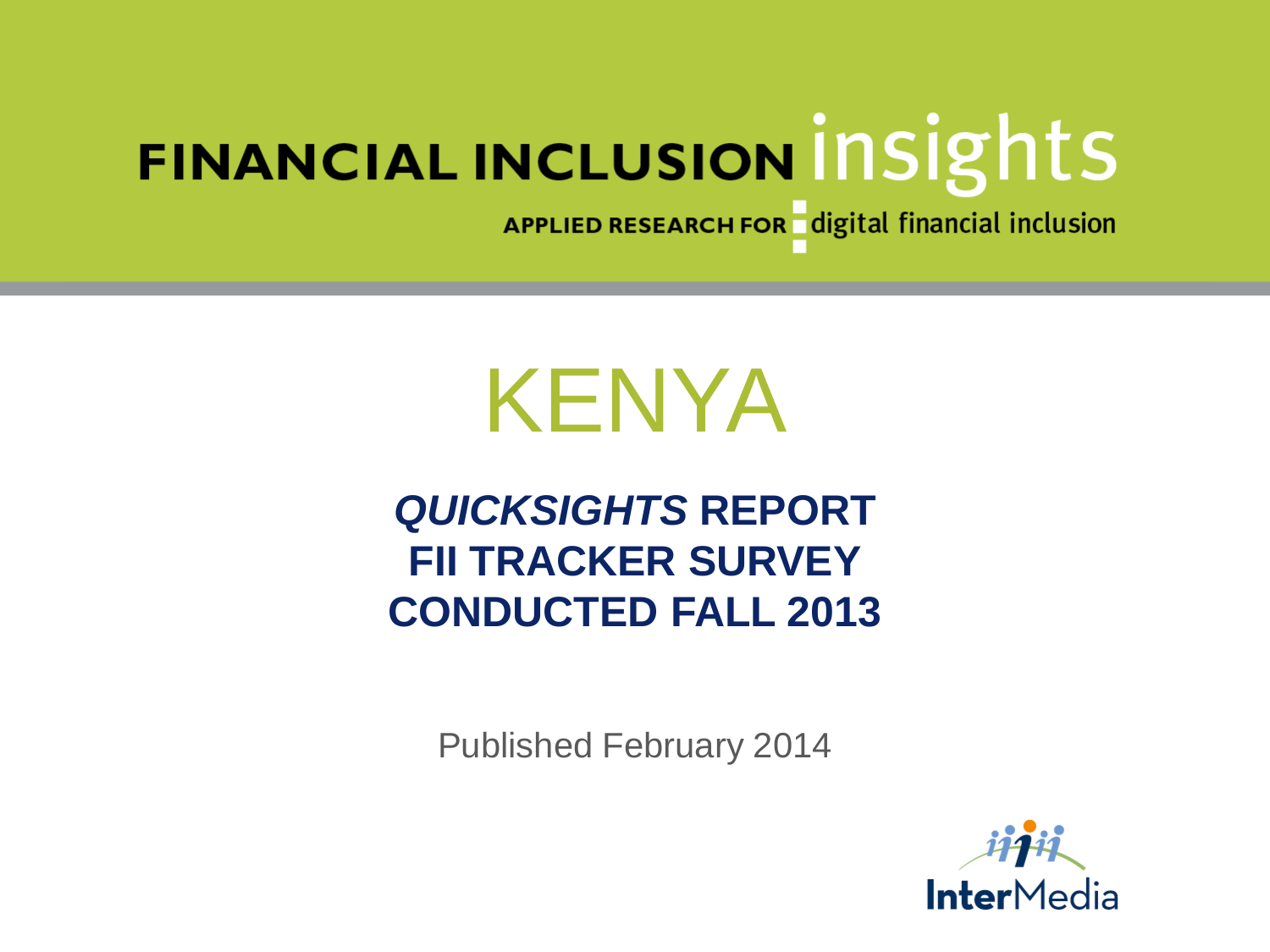

**KENYA**

## **THE FINANCIAL INCLUSION INSIGHTS (FII) PROGRAM**

**The FII research program responds to the need for timely, demand-side data and practical insights on the use of mobile money and other digital financial services, and the potential for their expanded use among the poor.** 

**The program covers eight countries in Africa and Asia** at different stages of digital financial services development. Research was launched in fall 2013.

**FII is operated by global research group InterMedia** and sponsored by the Financial Services for the Poor initiative of the Bill & Melinda Gates Foundation. All FII data and research is publicly available through the FII portal: [www.finclusion.org](http://www.finclusion.org/).

**QuickSights** reports provide an initial look at results from the nationally representative FII Tracker Surveys conducted once or twice annually in each FII country. This report is based on the Kenya FII Tracker Survey conducted in fall 2013.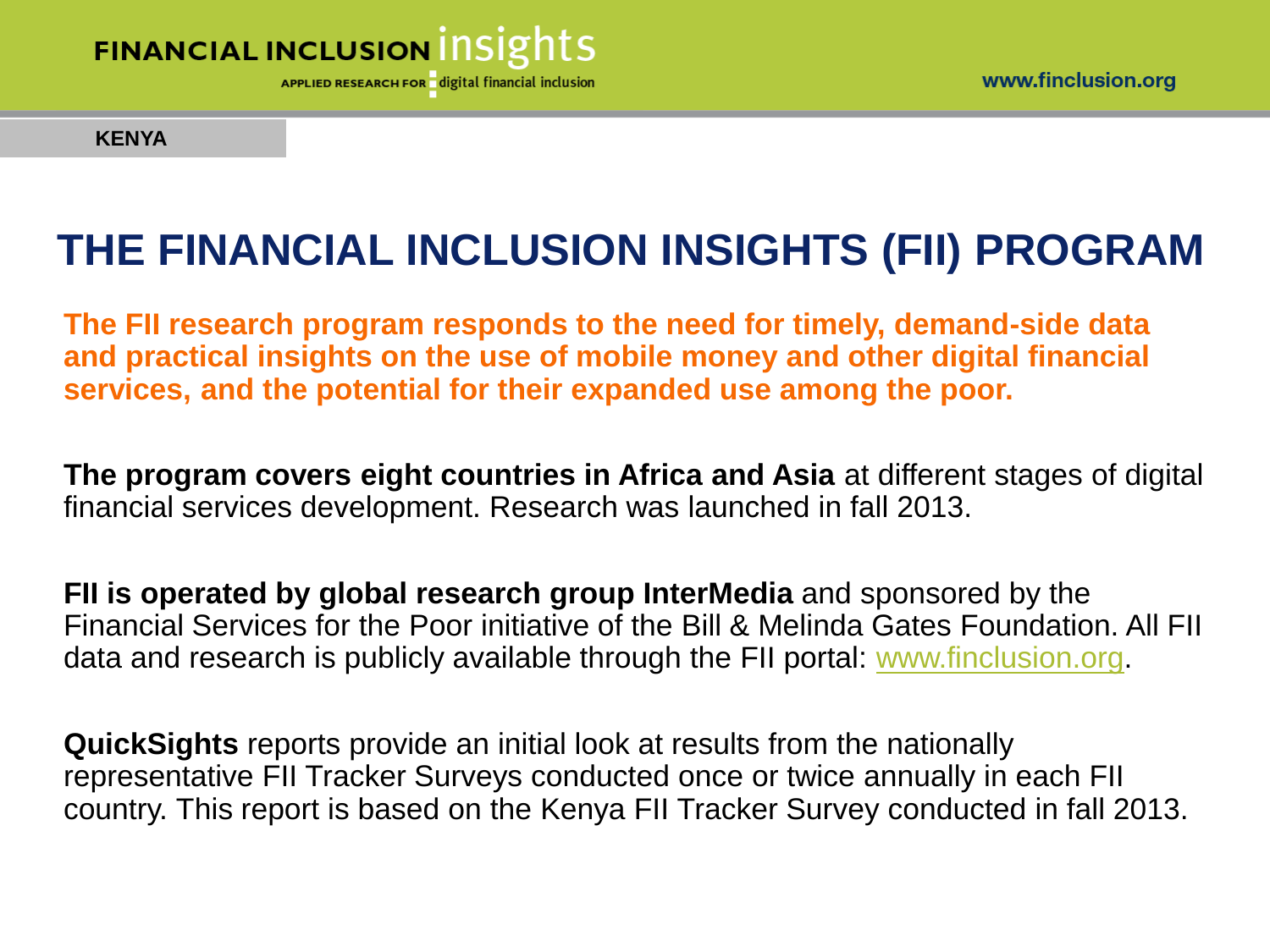APPLIED RESEARCH FOR digital financial inclusion

#### **KENYA**

## **THE FII SURVEY RESEARCH PROGRAM**



|                                  | <b>Bangladesh</b> | <b>India</b> | Indonesia | <b>Nigeria</b> | Kenya | <b>Pakistan</b> | <b>Tanzania</b> | <b>Uganda</b> |
|----------------------------------|-------------------|--------------|-----------|----------------|-------|-----------------|-----------------|---------------|
| <b>Surveys per</b><br>Year       |                   |              |           |                |       |                 |                 |               |
| <b>Interviews</b><br>per Survey* | 6,000             | 45,000       | 6,000     | 6,000          | 3,000 | 6,000           | 3,000           | 3,000         |

\*Number of interviews per survey might vary insignificantly (+/-5) due to the local context at the time of the survey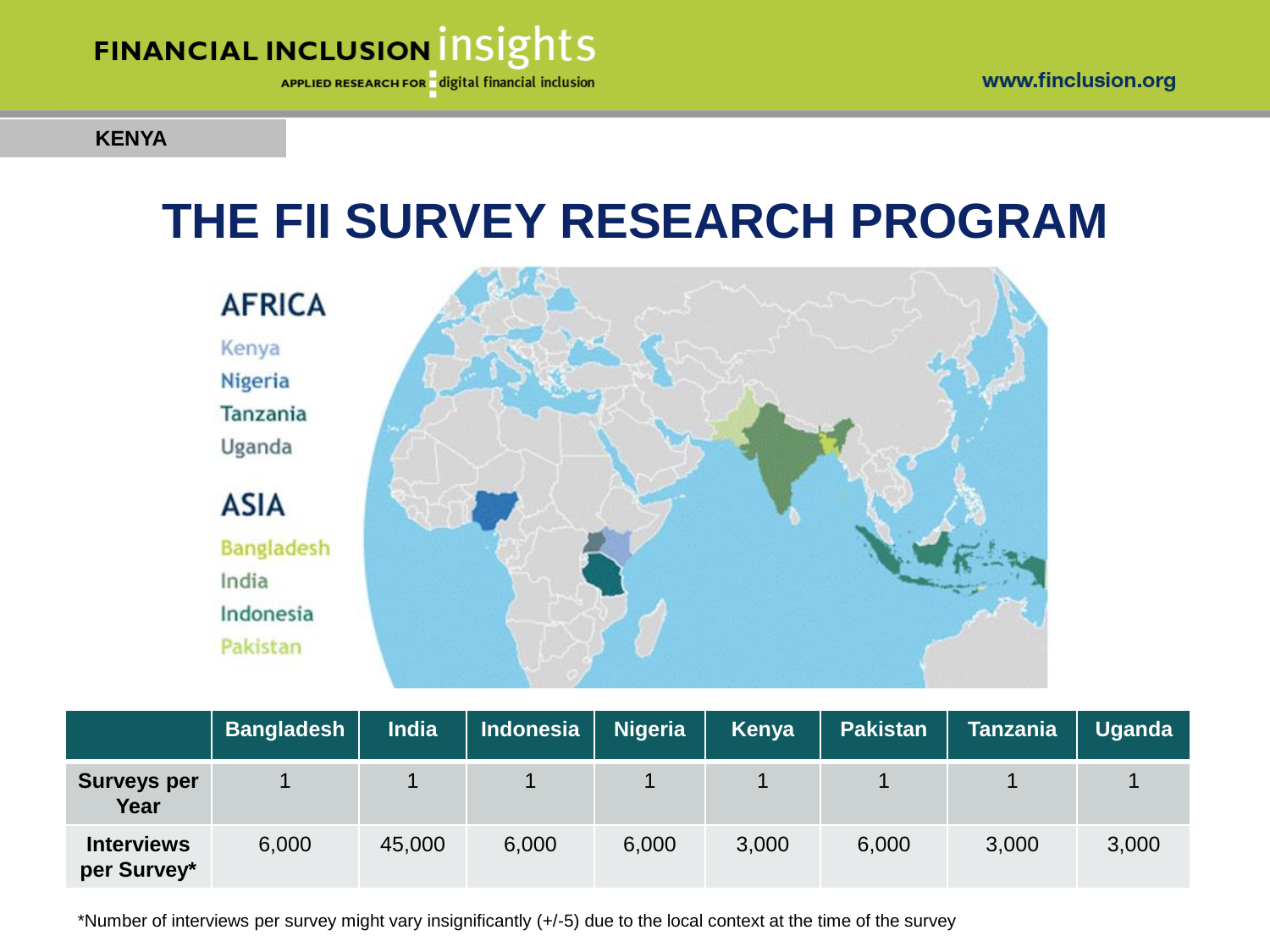APPLIED RESEARCH FOR digital financial inclusion

#### **KENYA**

## **THE KENYA FII TRACKER SURVEY**

### **Survey summary**

- Annual, nationally representative survey (N=3,000) of Kenyan individuals aged 15+
- Face-to-face interviews lasting 45 to 60 minutes
- First survey conducted from 9/12/2013 to 10/4/2013
- Provides baseline measurements. Subsequent annual surveys will measure trends and track market developments in DFS

### **Data collected**

- Basic demographics
- Poverty measurement (Grameen Progress Out of Poverty Index)
- Access/use of mobile devices
- Access/use of mobile money (MM)
- Access/use of formal financial services (e.g., bank accounts)
- Level of satisfaction with financial service providers and products
- Influencers and drivers of adoption
- Interoperability
- New product development

### **Focus of Analysis**

- **Analysis in this report focuses on active mobile money account holders and active bank account holders**.
- Why? Banks and mobile money represent the most common methods for financial inclusion.
- **Active account holders** were selected as they best represent what is commonly understood as financially included individuals who hold their own personal account (as opposed to using someone else's account) and use the account regularly (defined as used in the last 90 days)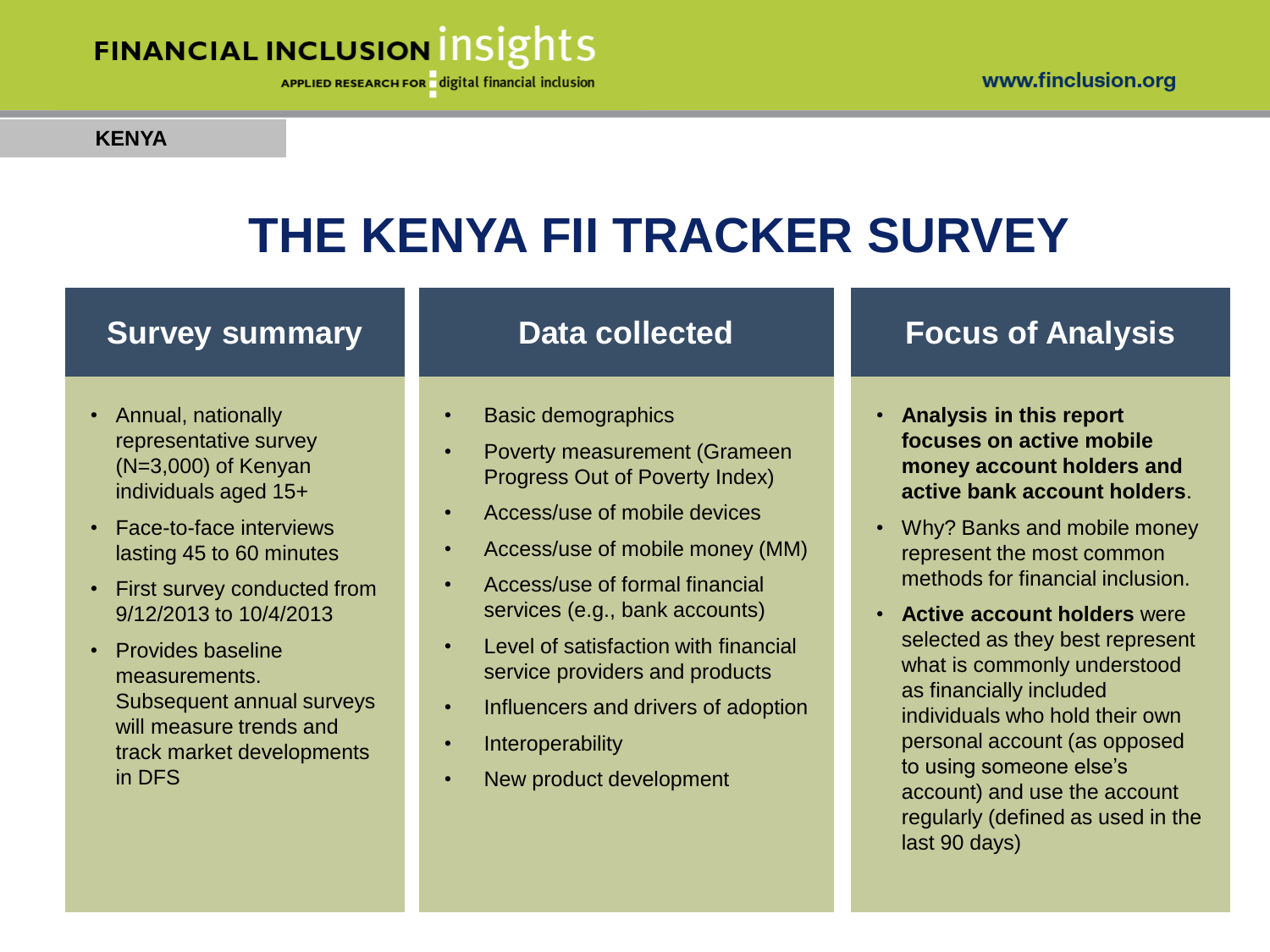APPLIED RESEARCH FOR digital financial inclusion

#### **KENYA**

### **The Kenyan Financial Inclusion Landscape: General Overview**



### **Key takeaways:**

- Three-quarters of Kenyans have access to financial services through either a bank or mobile money account, or through both
- Almost all those with access to a bank account also have access to a mobile money account
- Most account holders actively use their accounts
- Only 2% of bank account holders have accounts that are dormant

*Access to a bank account or mobile money account means a respondent can use bank/mobile money services either via their own account or via an account of another person. Active account holders are those with a registered mobile money and/or bank account who have used that account in the last 90 days. Dormant accounts are those that have been registered but have never been used.*

*Source: InterMedia Kenya FII Tracker survey (N=3,000, 15+) September-October 2013*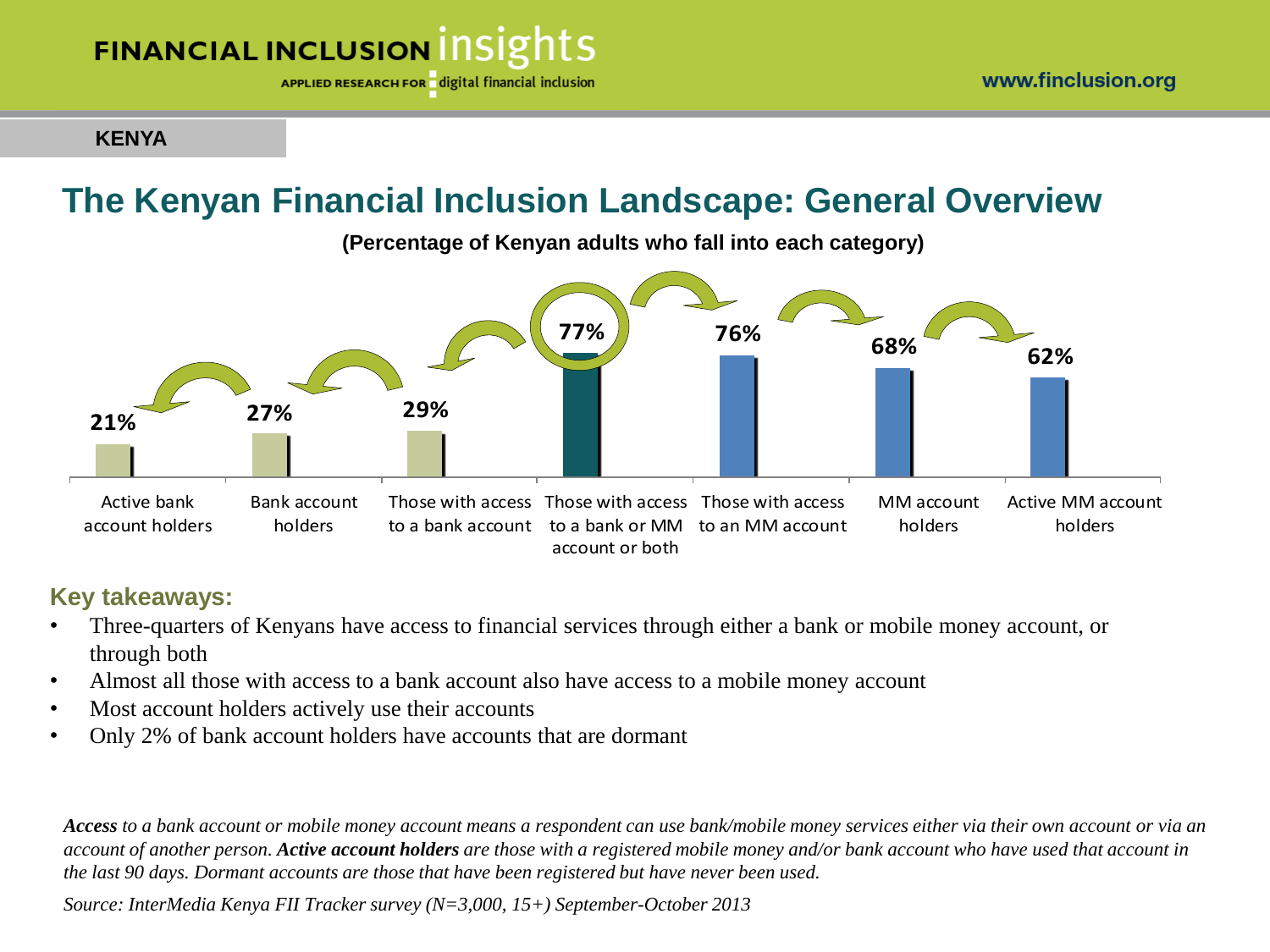

APPLIED RESEARCH FOR digital financial inclusion

#### **KENYA**

### **Mobile Money and Bank Account Ownership Overlaps**



*Source: InterMedia Kenya FII Tracker survey (N=3,000, 15+) September-October 2013. Active account holder = an individual who has a registered digital financial services account (specifically, a mobile money account and/or a bank account ) and has used this type of account in the last 90 days*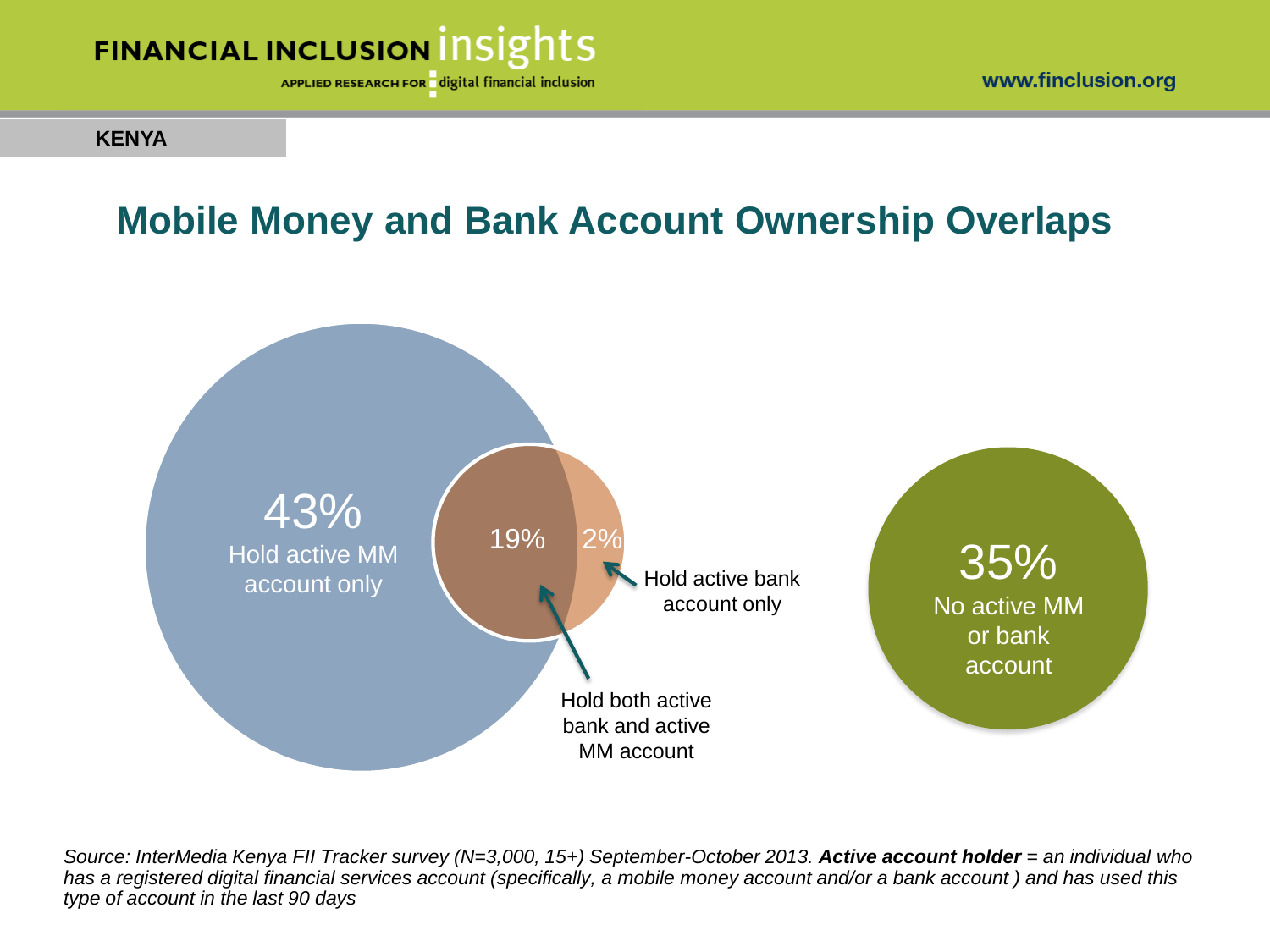

www.finclusion.org

#### **KENYA**

### **More Kenyans are Active Mobile Money Account Holders than Active Bank Account Holders**

| <b>Financial Inclusion Measures by Key Demographic Groups</b><br>(percentage of each sample) |                                                                                                         |    |    |                |  |  |
|----------------------------------------------------------------------------------------------|---------------------------------------------------------------------------------------------------------|----|----|----------------|--|--|
| <b>Demographic</b>                                                                           | <b>Active Bank Account</b><br><b>Active MM Account</b><br><b>Both</b><br><b>Holder</b><br><b>Holder</b> |    |    | <b>Neither</b> |  |  |
| <b>Total Population</b><br>$N = 3,000$                                                       | 21                                                                                                      | 62 | 19 | 35             |  |  |
| <b>Male</b><br>$n=1,139$                                                                     | 29                                                                                                      | 65 | 26 | 33             |  |  |
| <b>Female</b><br>$n=1,861$                                                                   | 13                                                                                                      | 60 | 12 | 49             |  |  |
| <b>Urban</b><br>$n=1,101$                                                                    | 29                                                                                                      | 75 | 27 | 23             |  |  |
| <b>Rural</b><br>$n=1,899$                                                                    | 16                                                                                                      | 55 | 14 | 43             |  |  |
| <b>Above Poverty Line</b><br>$n=1,484$                                                       | 31                                                                                                      | 75 | 29 | 22             |  |  |
| <b>Below Poverty Line</b><br>$n=1,516$                                                       | 11                                                                                                      | 50 | 9  | 49             |  |  |

*Source: InterMedia Kenya FII Tracker survey (N=3,000, 15+) September-October 2013. Categories are not mutually exclusive.*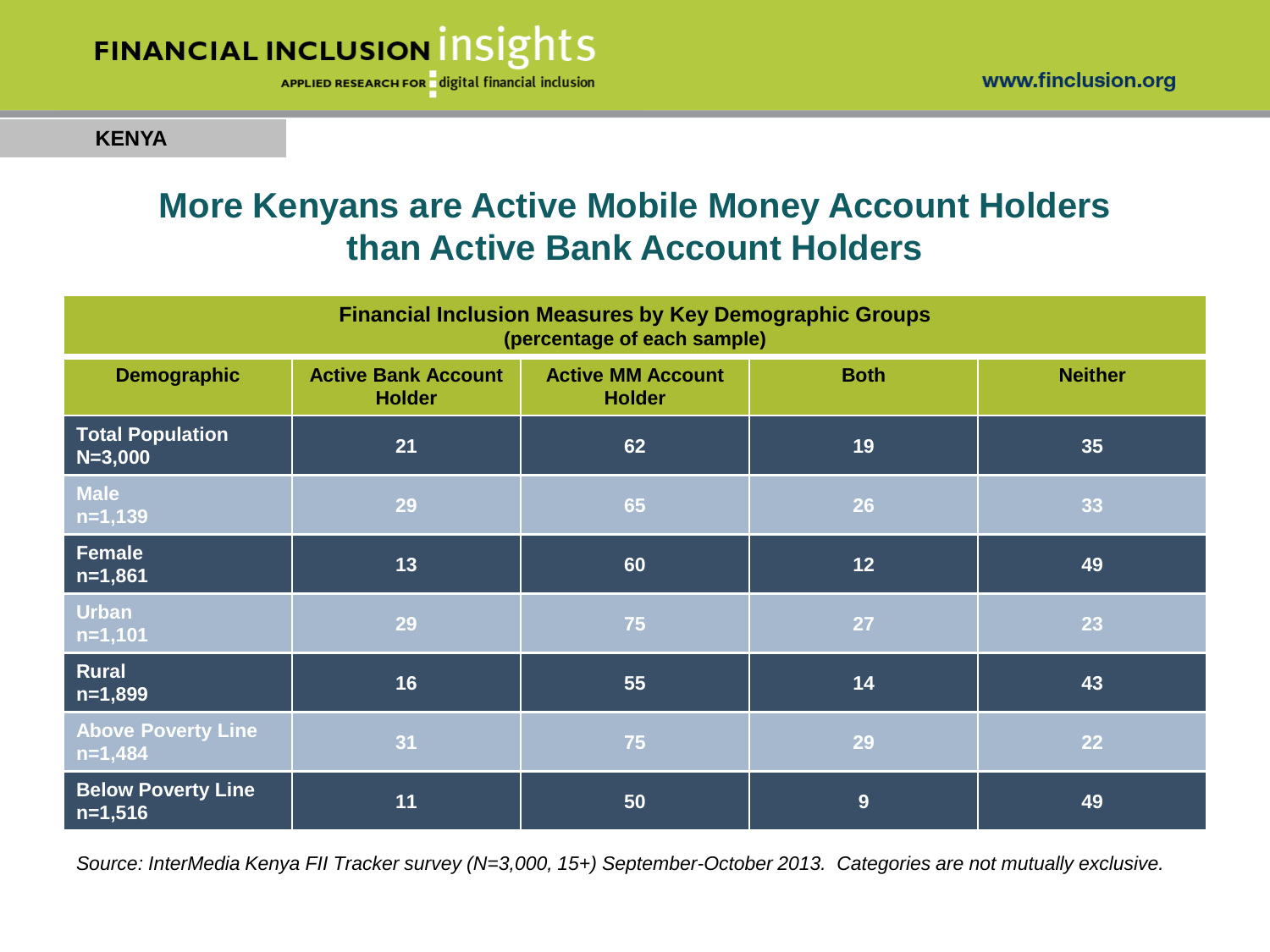

www.finclusion.org

#### **KENYA**

### **The Youngest Age Group, Those Aged 15 to 24, Are Least Likely to Hold an Active Mobile Money Account**

| <b>Financial Inclusion Measures by Key Demographic Groups (cont.)</b><br>(percentage of each sample) |                                             |                                           |             |                |  |  |
|------------------------------------------------------------------------------------------------------|---------------------------------------------|-------------------------------------------|-------------|----------------|--|--|
| <b>Demographic</b>                                                                                   | <b>Active Bank Account</b><br><b>Holder</b> | <b>Active MM Account</b><br><b>Holder</b> | <b>Both</b> | <b>Neither</b> |  |  |
| <b>Total Population</b><br>$N = 3,000$                                                               | 21                                          | 62                                        | 19          | 35             |  |  |
| Ages 15-24<br>$n = 669$                                                                              | 12                                          | 50                                        | 11          | 49             |  |  |
| Ages 25-34<br>$n = 908$                                                                              | 26                                          | 73                                        | 24          | 25             |  |  |
| Ages 35-44<br>$n = 639$                                                                              | 29                                          | 73                                        | 26          | 24             |  |  |
| $\overline{\text{Ages}}$ 45-54<br>$n = 370$                                                          | 27                                          | 66                                        | 23          | 31             |  |  |
| Ages 55+ $^{\circ}$<br>$n = 414$                                                                     | 24                                          | 59                                        | 19          | 36             |  |  |

*Source: InterMedia Kenya FII Tracker survey (N=3,000, 15+) September-October 2013. Categories are not mutually exclusive.*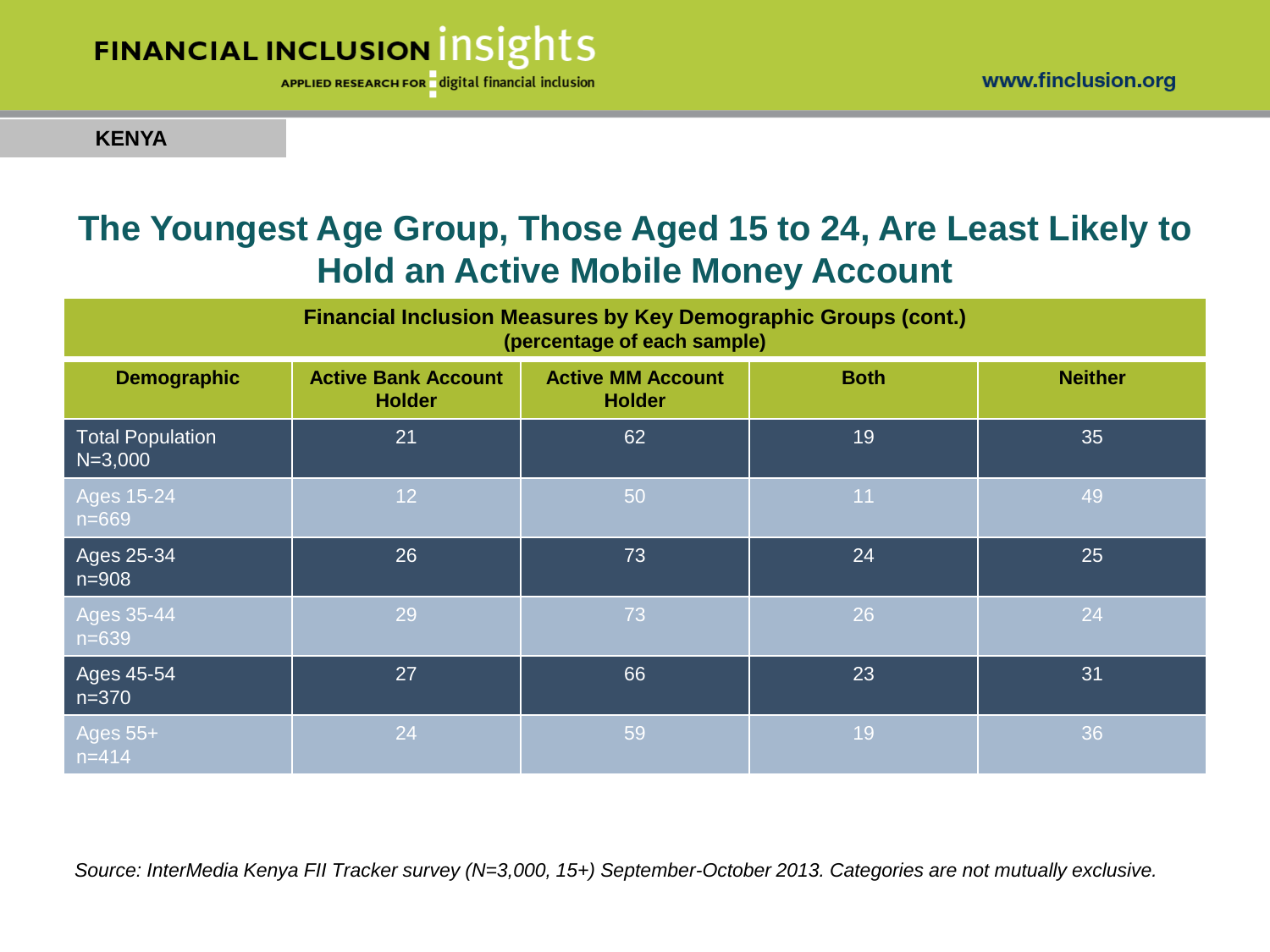APPLIED RESEARCH FOR digital financial inclusion

#### **KENYA**

## **Literacy, Numeracy Rates Fairly Constant Among User Segments**

**National average**  *(n=3,000)* **59% of Kenyan ADULTS**

**Literacy**

**Numeracy**



**Active BANK account holders**  *(n=659)*

**60% of active BANK account** 



**Active MM account holders**  *(n=1,999)*

### **59%**

**of active MM account holders have basic literacy**



**84% of active MM account holders have basic numeracy**



### **Key takeaways:**

Active mobile money account users are no more likely to be literate or numerate than the national average. This suggests the lack of either (*or both*) may not be a barrier to mobile money uptake.

Higher rates of numeracy than literacy could be factors to consider in mobile money product development.

#### **Definitions of basic literacy and numeracy:**

Basic literacy – the ability of an individual to read and understand a short, simple statement with little or no help from another person during the survey.

Basic numeracy – the ability to apply simple mathematical concepts by correctly answering at least two out of three simple arithmetic questions in the survey.

> **Basic numeracy/ literacy**

**Lack of basic numeracy/ literacy**

*Source: InterMedia Kenya FII Tracker survey (N=3,000, 15+) September-October 2013*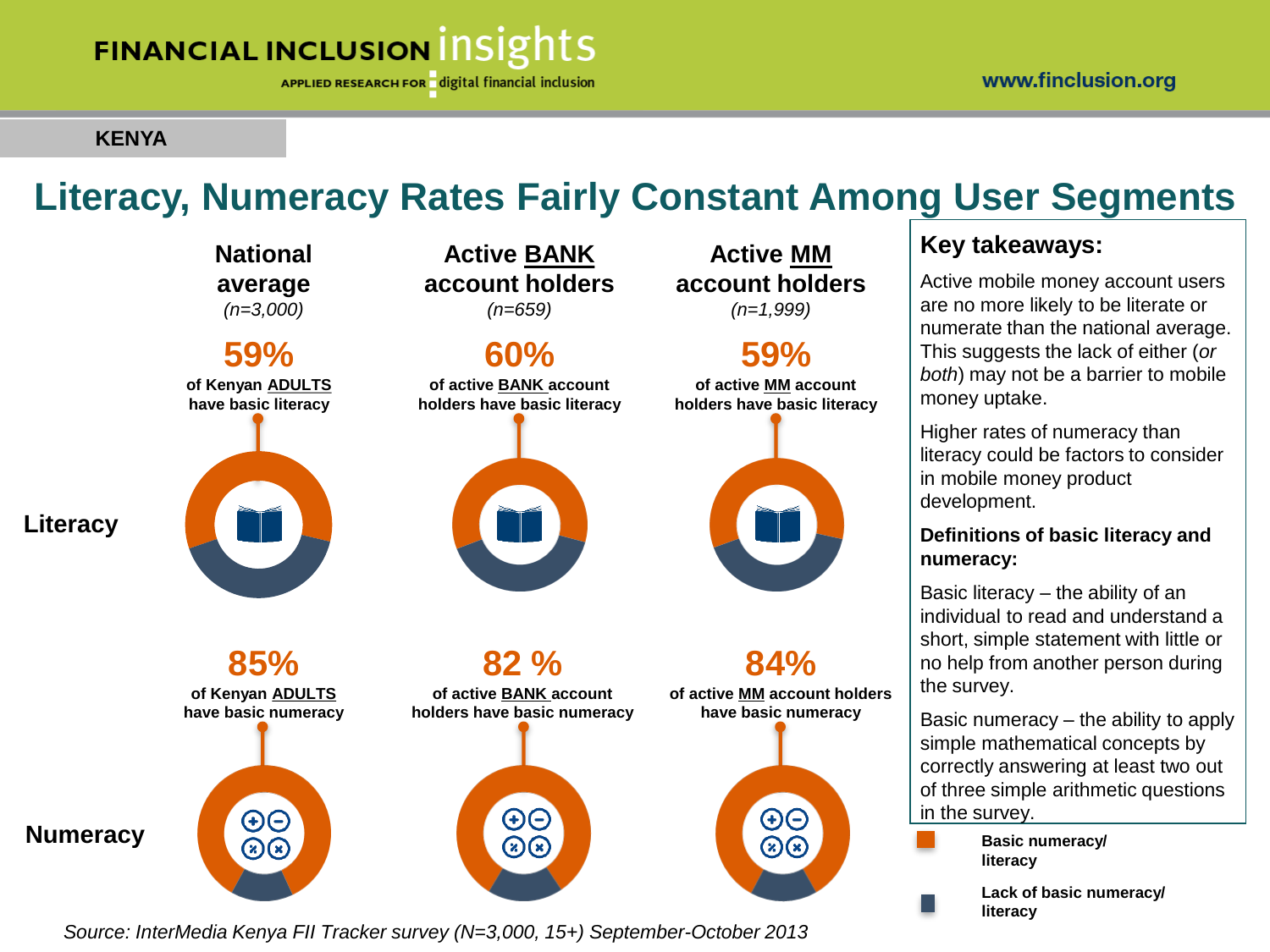APPLIED RESEARCH FOR digital financial inclusion

**KENYA**

## **MM Awareness: Radio Plays the Biggest Role**

*'From which source of information did you first learn about this mobile money service?'*

| Rank                   | Top 5 initial sources $(n=1,999)$ | $\frac{0}{0}$ |
|------------------------|-----------------------------------|---------------|
|                        | Radio                             | 74            |
| $\left 2\right\rangle$ | <b>Television</b>                 | 25            |
| $\mathbf{3}$           | Family and/or friends             | 12            |
| 4                      | <b>Billboards</b>                 | 8             |
| 5                      | Field registration agents         | 5             |

### **Key takeaway:**

Few active MM account holders (n=1,999) learn about mobile money services through field registration agents.

*Source: InterMedia Kenya FII Tracker survey (N=3,000, 15+) September-October 2013 Question allowed multiple responses.*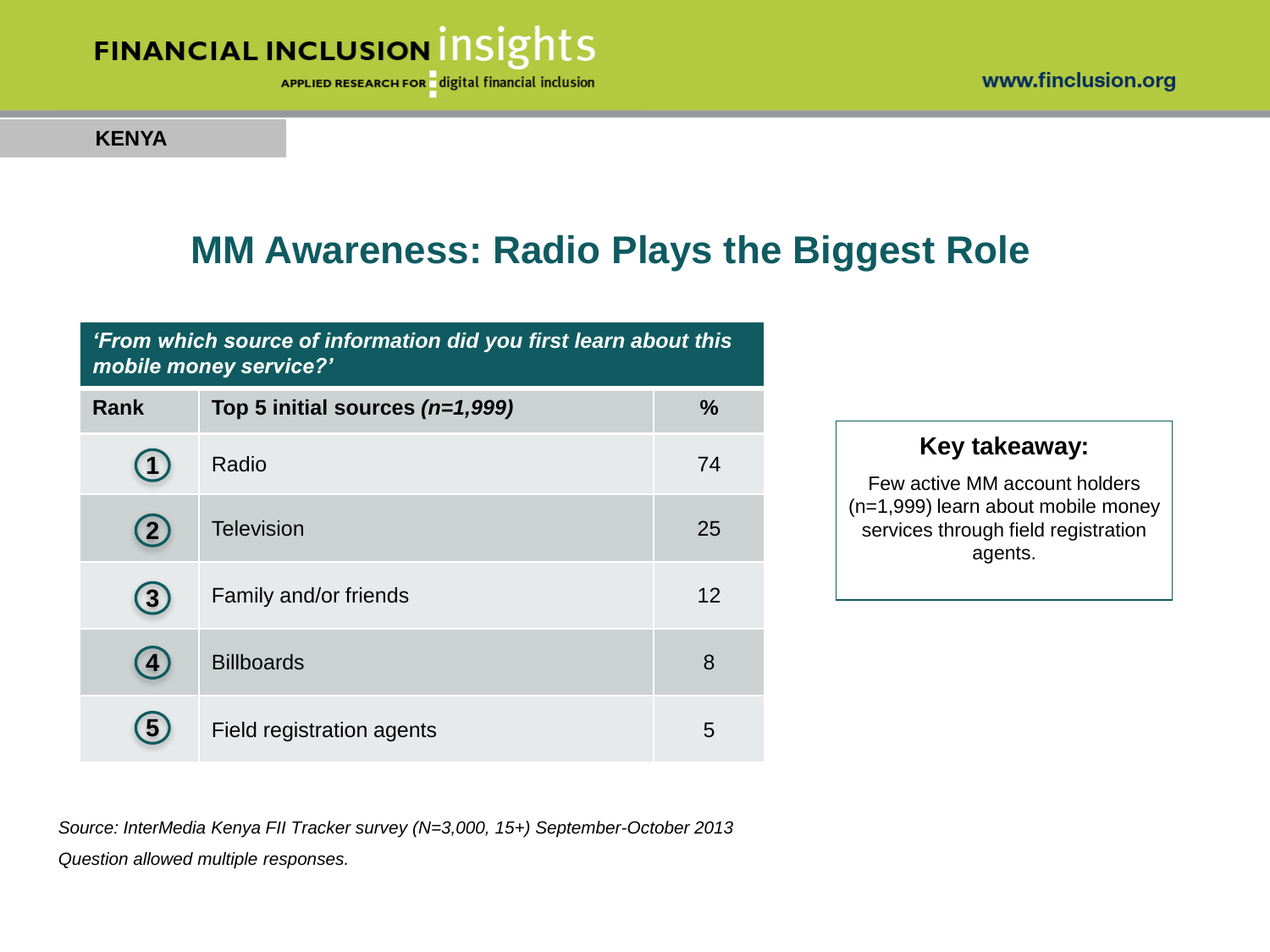

APPLIED RESEARCH FOR digital financial inclusion

**KENYA**

### **Mobile Money Use: Kenyans Open Mobile Money Accounts to Send/Receive Money but Use Them to Deposit/Withdraw Money**

| Rank              | Top reasons for starting<br>to use an MM account<br>$(n=1,999)$ | $\frac{9}{6}$ | <b>Rank</b>       | <b>Top uses for MM accounts</b><br>$(n=1,999)$                             | $\frac{0}{0}$ |
|-------------------|-----------------------------------------------------------------|---------------|-------------------|----------------------------------------------------------------------------|---------------|
| $\left(1\right)$  | I had to receive money from<br>another person                   | 71            | $\left( 1\right)$ | Withdraw money                                                             | 98            |
| $\left( 2\right)$ | I had to send money to another<br>person                        | 56            |                   | Deposit money                                                              | 85            |
| $\binom{3}{}$     | I wanted a safe place to store my<br>money                      | 26            | $\left( 3\right)$ | Buy airtime top-ups                                                        | 70            |
| $\left( 4\right)$ | I wanted to start saving money<br>with mobile money             | 11            | $\left( 4\right)$ | Receive money from other people for<br>regular support, receive allowances | 54            |
| $\left( 5\right)$ | I saw other people using it and<br>wanted to try myself         | 5             | $\left(5\right)$  | Send money to other people for regular<br>support, send allowances         | 50            |

*Source: InterMedia Kenya FII Tracker survey (N=3,000, 15+) September-October 2013. Question allowed multiple responses.*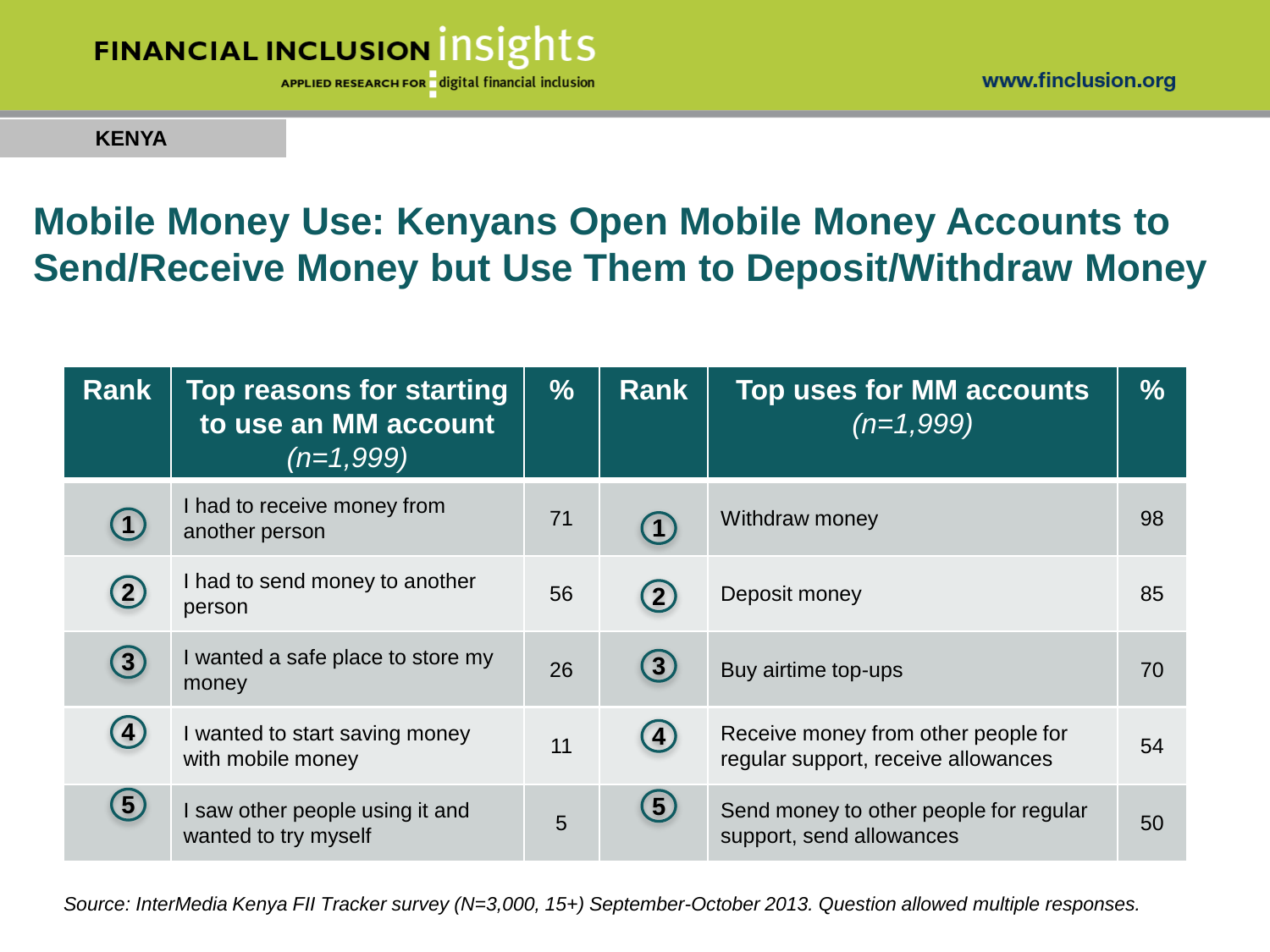APPLIED RESEARCH FOR digital financial inclusion

#### **KENYA**

### **The Kenyan Mobile Money Market: M-Pesa Retains Dominant Position**

| <b>MM Provider *</b> | % of active MM account<br>holders using this<br>service $(n=1,999)$ |
|----------------------|---------------------------------------------------------------------|
| Safaricom M-Pesa     | 99.3                                                                |
| <b>Airtel Money</b>  | 4.4                                                                 |
| <b>YU Cash</b>       | 0.8                                                                 |
| Orange Money         | 0.4                                                                 |

*Safaricom, already with a near-monopoly, received another edge in November 2012 with the formation of a partnership with Commercial Bank of Africa to launch M-Shwari, a mobile savings and credit service that has 2.4 million active users, according to its most recent count.*

*Proposals published by the Central Bank of Kenya in October 2013 outlined plans to license small e-money issuers, which may help increase the number of service providers offering mobile money services and boost the level of competition.*

### **Demographics of M-Pesa and Airtel Money Customers Differ**



*Source: InterMedia Kenya FII Tracker survey (N=3,000, 15+) September-October 2013 . \*Active MM account holders can have accounts with more than one provider.*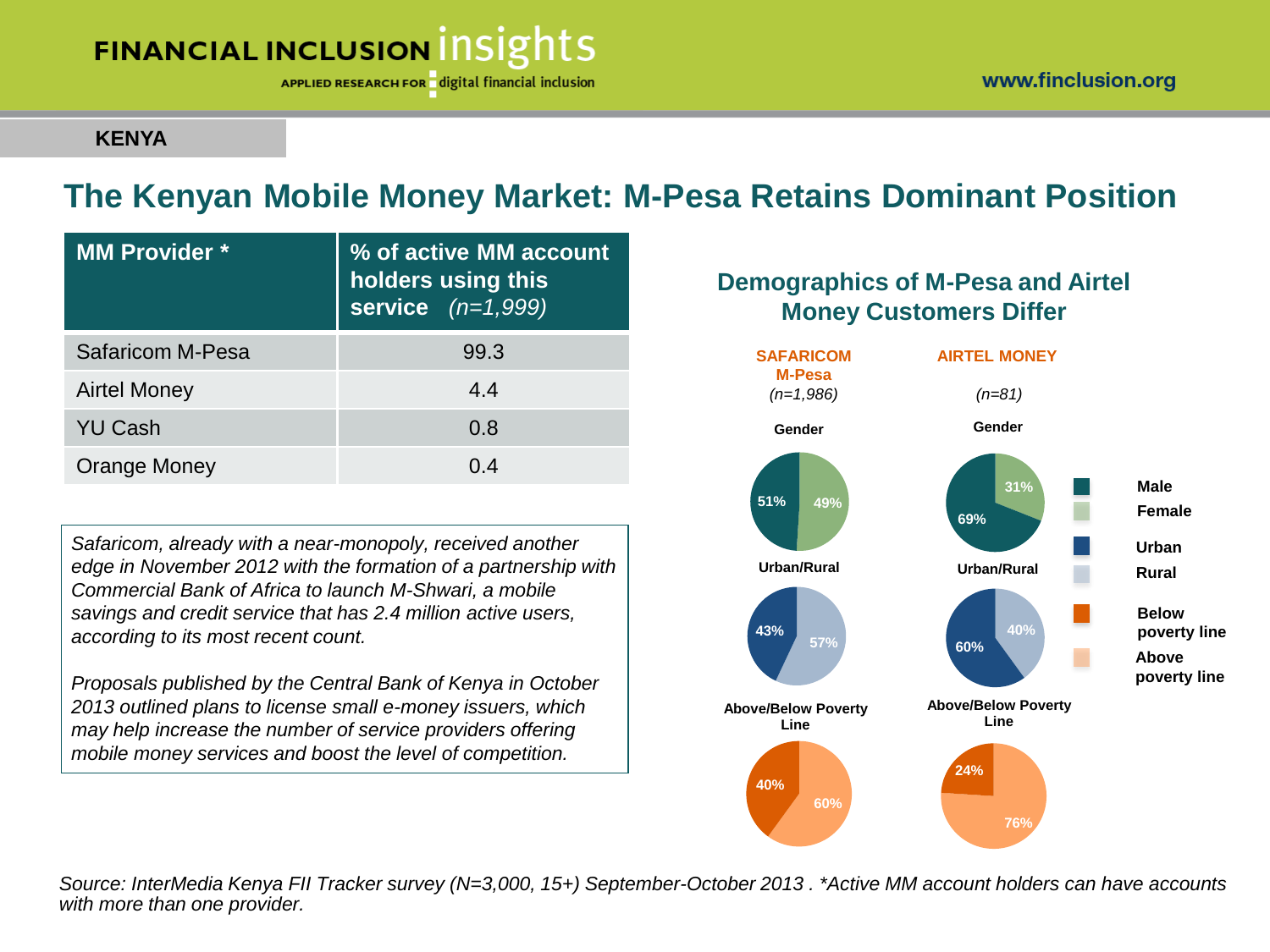#### www.finclusion.org

## FINANCIAL INCLUSION INSIGHTS

APPLIED RESEARCH FOR digital financial inclusion

**KENYA**

### **Value-added DFS are Developing to Meet New Demands**

**Percentage of Active MM Account Holders Who Have Used the Following Safaricom Services Beyond Basic Wallet (n = 1,999)**



**Top five uses beyond money transfer among active MM account holders** 

| Rank         | Top services $(n=1,999)$                              | $\frac{0}{0}$ |
|--------------|-------------------------------------------------------|---------------|
|              | Save money                                            | 10            |
|              | Pay a utility bill                                    | 9             |
| $\mathbf{3}$ | Pay a school fee                                      |               |
| 4            | Receive wages                                         | 4             |
| 5            | Pay for goods at a grocery store, clothing shop, etc. | 3             |

*Source: InterMedia Kenya FII Tracker survey (N=3,000, 15+) September-October 2013 Both questions allowed multiple responses.*

An increasing number of innovative mobile money services (often referred to as "services beyond basic wallet") are being brought to market by Safaricom and other partners or providers to meet demand for tools that build on money transfer. Those in the chart to the left are:

**M-Shwari**: savings account and credit provider **Lipa na M-Pesa**: merchant payments tool **M-Kesho**: bank-linked savings accounts **Lipa Karo na M-Pesa**: payment service for school fees **M-Kopa**: MM-based product for acquiring solar electric systems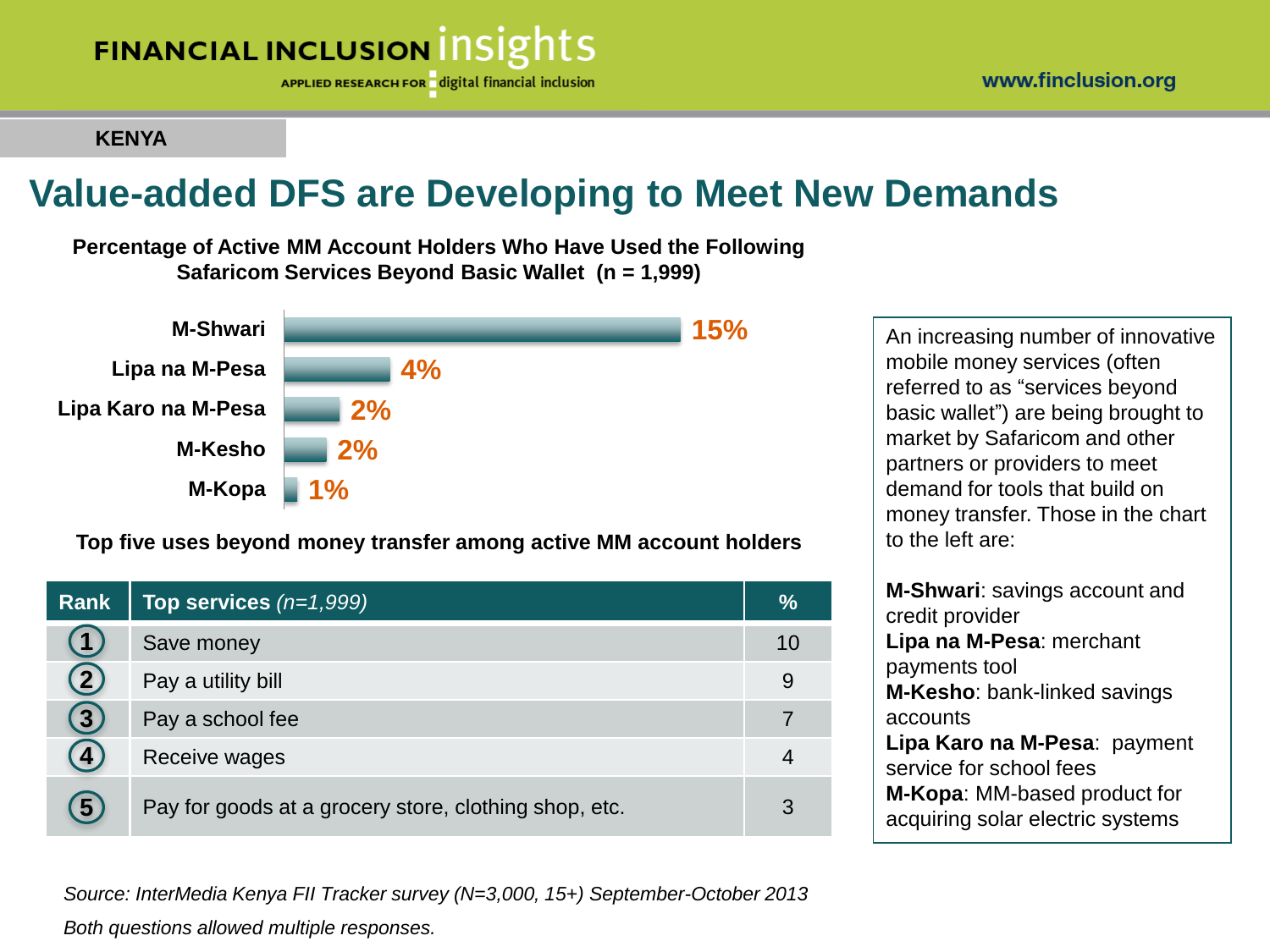APPLIED RESEARCH FOR digital financial inclusion

#### **KENYA**

### **MM Transaction Problems**



## **49% Agent system down (n=992) 52% 48% Gender 55% 45% Urban/Rural 61% Above/Below Poverty Line <sup>2</sup> 42%**

**Top 3 issues**

### **43% 57% Gender 48% 52% Urban/Rural Above/Below Poverty Line Agent did not have enough e-float (n=847) 3**

**64%**

**36%**

### **Key takeaway:**

Network and agent system problems each affected half of active MM account holders during transactions.



*Source: InterMedia Kenya FII Tracker survey (N= 3,000, 15+) September-October 2013.*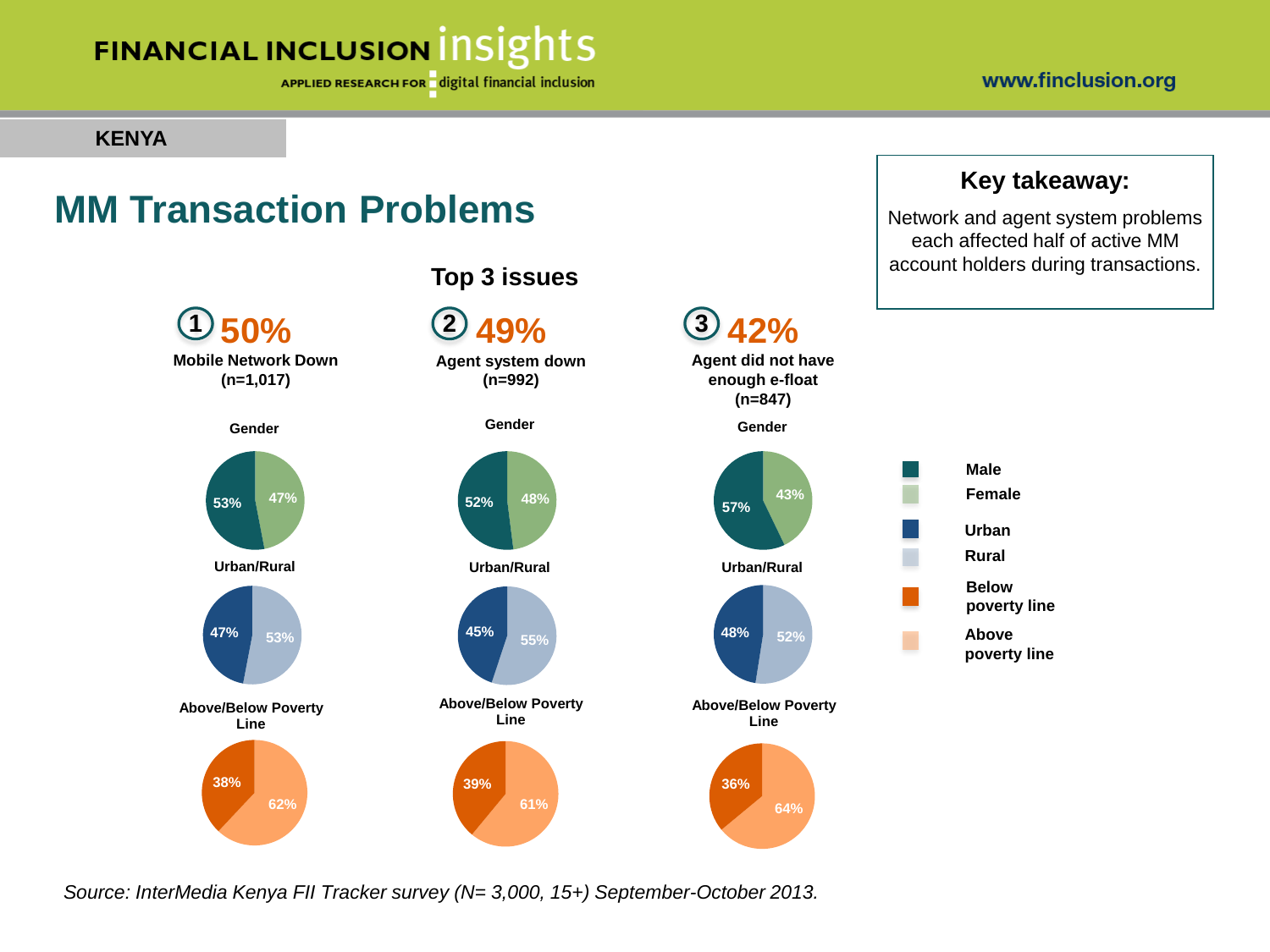APPLIED RESEARCH FOR digital financial inclusion

#### **KENYA**

## **Frequency of MM Transaction Problems**

### **Number of times active MM account holders experienced this issue in the last six months**

### **Key takeaway:**

Active MM account holders experience mobile network problems more frequently than other problems.



*Source: InterMedia Kenya FII Tracker survey (N=3,000, 15+) September-October 2013*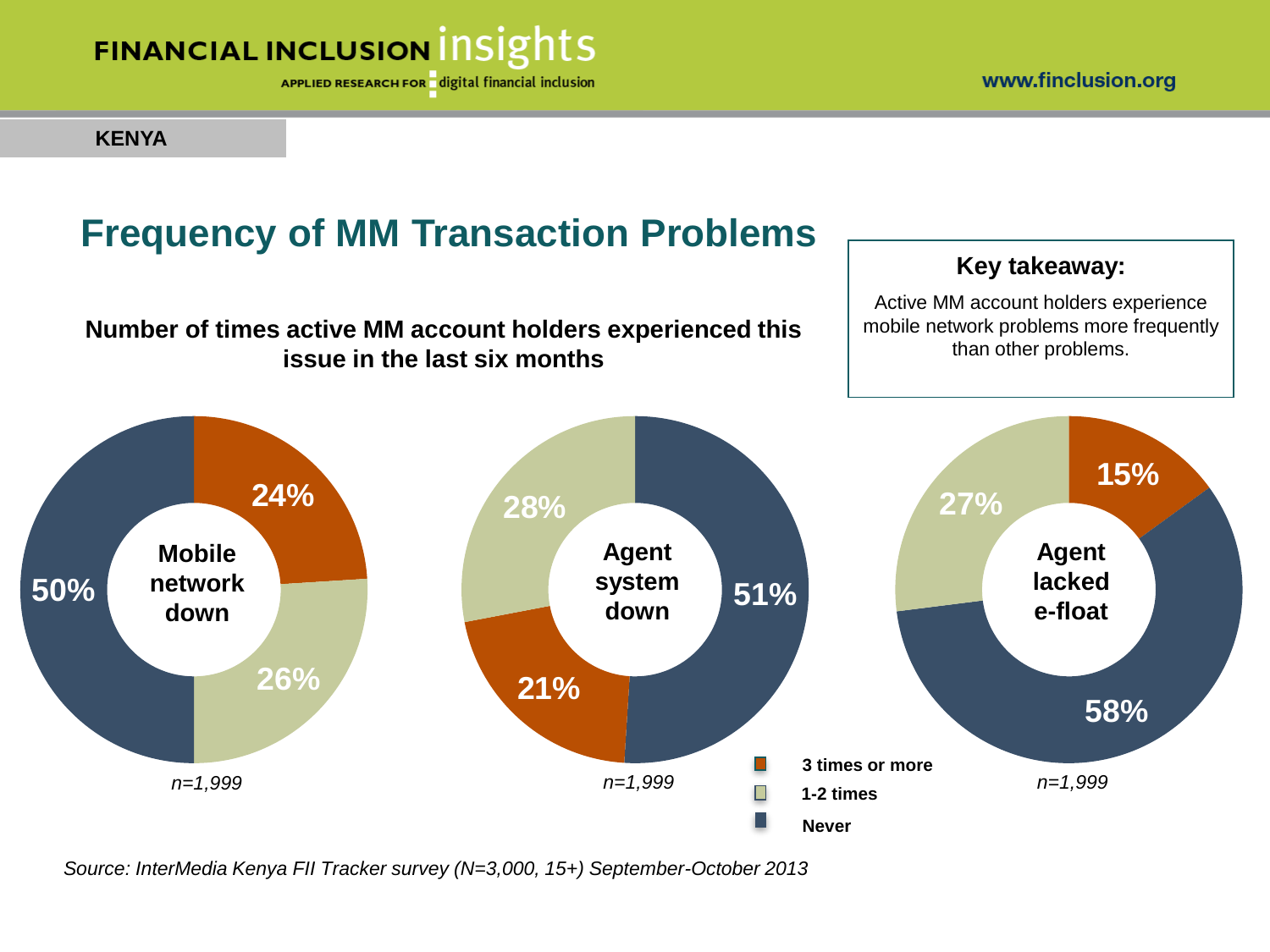APPLIED RESEARCH FOR digital financial inclusion

#### **KENYA**

### **Active bank account holders in Kenya open accounts to save money**

### **Active bank account holders don't use many services beyond cash deposits and withdrawals**

| <b>Rank</b>       | Top reasons for starting to use a<br><b>BANK account</b> (n=659, active bank)<br>account holders)            | $\frac{9}{6}$ | <b>Rank</b>       | <b>Top uses for BANK accounts</b><br>$(n=659, \text{ active bank account})$<br>holders) | $\frac{9}{6}$ |
|-------------------|--------------------------------------------------------------------------------------------------------------|---------------|-------------------|-----------------------------------------------------------------------------------------|---------------|
|                   | I wanted to start saving money with a bank                                                                   | 59            |                   | Withdraw money                                                                          | 96            |
| $\left( 2\right)$ | I wanted a safe place to store my money                                                                      | 34            | $\mathbf{2}$      | Deposit money                                                                           | 89            |
| $\left( 3\right)$ | I had to receive money from an<br>organization/government agency, e.g., a<br>pension or unemployment payment | 17            | $\left( 3\right)$ | Pay a school fee                                                                        | 22            |
|                   | I had to receive money from another person                                                                   | 13            | $\left( 4\right)$ | Receive wages for primary job                                                           | 20            |
| $\left(5\right)$  | An organization/government agency<br>requested that I sign up for an account                                 | 10            | 5                 | Receive money from other people<br>for regular support, receive<br>allowances           | 19            |

*Source: InterMedia Kenya FII Tracker survey (N=3,000, 15+) September-October 2013. Both questions allowed multiple responses.*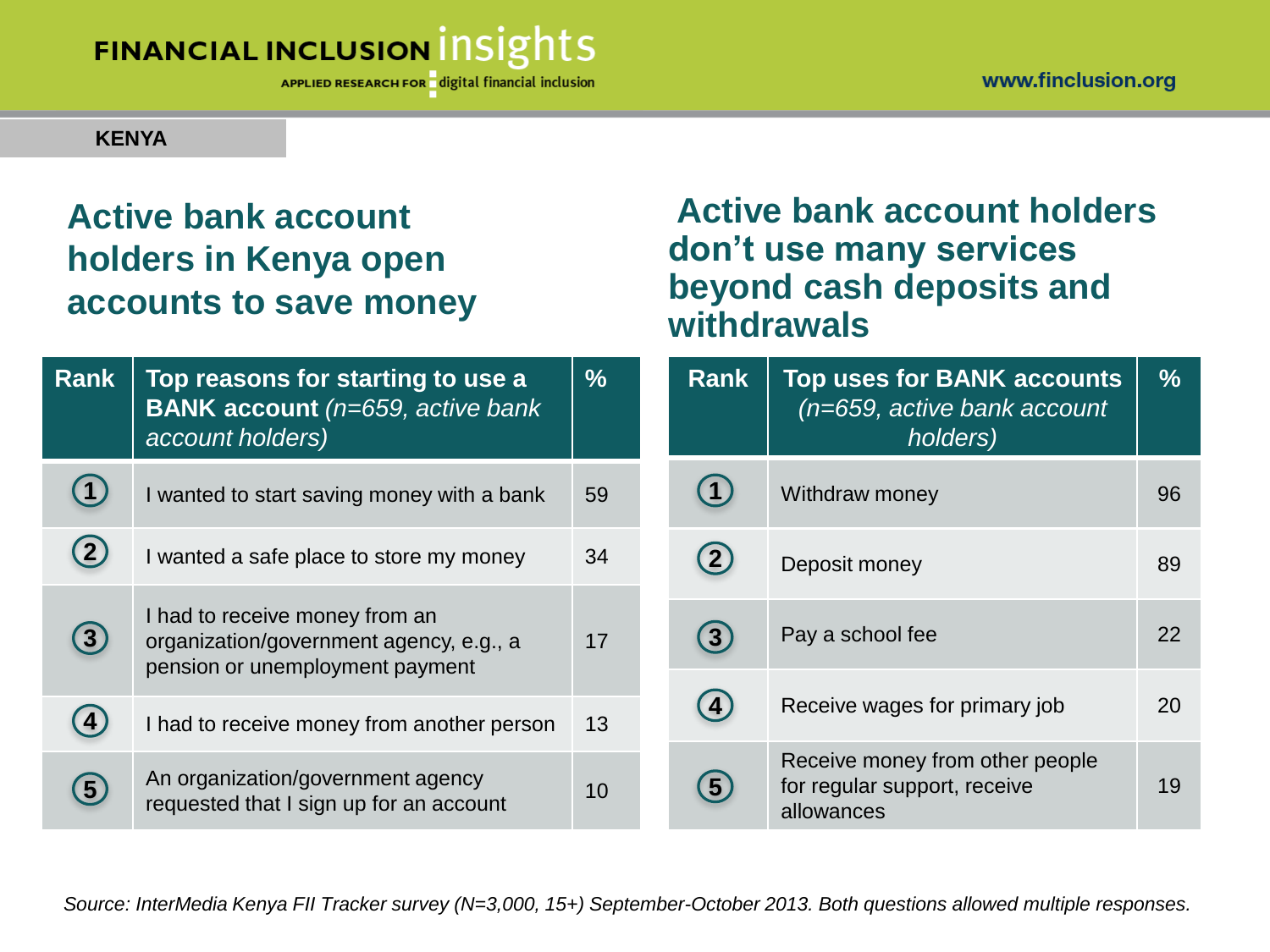



#### **KENYA**

### **National Survey Demographics**

| Demographic                       | % of Survey (N=3,000) |
|-----------------------------------|-----------------------|
| <b>Male</b>                       | 49                    |
| Female                            | 51                    |
| Urban                             | 36                    |
| <b>Rural</b>                      | 64                    |
| Above the \$2.50/day poverty line | 50                    |
| Below the \$2.50/day poverty line | 50                    |
| Ages 15-24                        | 36                    |
| Ages 25-34                        | 26                    |
| Ages 35-44                        | 16                    |
| Ages 45-54                        | 10                    |
| Ages $55+$                        | 12                    |

*Source: InterMedia Kenya FII Tracker survey (N=3,000, 15+) September-October 2013. Figures are weighted to reflect national census data demographics.*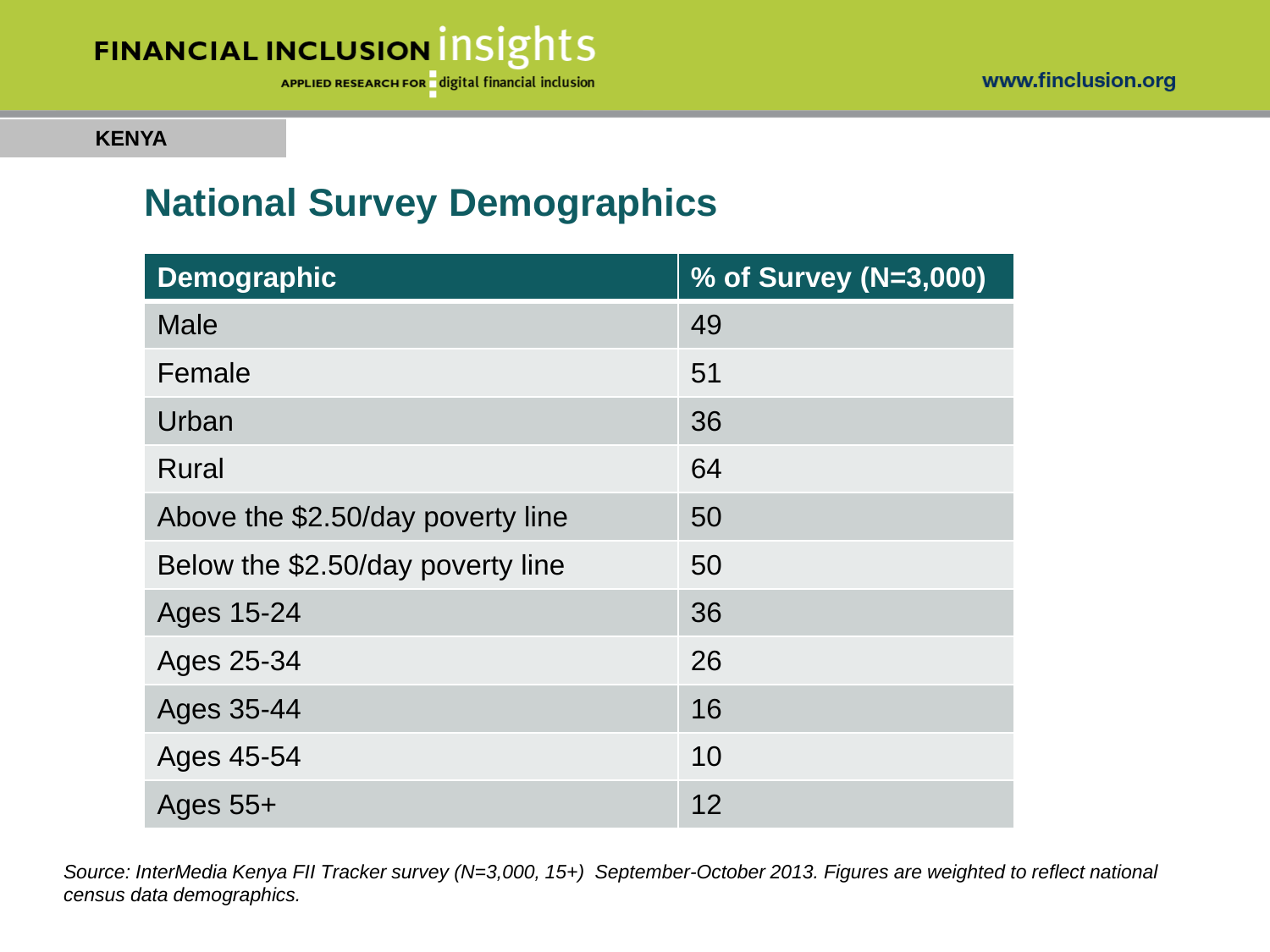

## **SAMPLING APPROACH**

#### **Working with Kenya National Bureau of Statistics (KNBS)**

• InterMedia worked with KNBS to agree to a sample size of 3,000 and draw a sample that was nationally representative of adults (15+ older).

#### **Combining Two Sampling Frames (NASSEP IV and NASSEP V)**

- InterMedia combined two purpose built sampling frames (NASSEP V and NASSEP IV) provided by KNBS to ensure full national representation.
- NASSEP V covers all districts except the northeast and was drawn from updated 2009 household census data released in 2013 by KNBS as part of their 5th National Sample Survey and Evaluation Programme.
- NASSEP IV covers the northeast and was drawn from updated 2009 census data. NASSEP IV provides the most current available population data for the northeast (NASSEP V was on-going in the northeast when this survey went to field).

#### **Sampling Enumeration Areas (EAs)**

- The combined NASSEP frame sampled a total of 5,360 EAs from urban and rural strata within each county using the probability proportional to population size method (using numbers of households rather than people).
- Systematic random sampling was then used to distribute the total number of selected urban and rural EAs (5,360) equally into 4 sub-samples (a total of 1,340 EAs in each) ensuring each had a uniform urban/rural composition.
- Selected EAs within each sub-sample were then further standardized into uniform size units ranging from between 50 and149 households.
- Simple random sampling from within one of the 4 sub-frames was used to select the final 300 EAs (10 interviews in each) used in the study (as well as 7 subsequent replacements due to access, security and language barriers).

#### **Sampling Start-Points, Households and Respondents**

- One start point within each EA was chosen by randomly selecting from a list of local landmarks identified by village elders.
- Households (see definition in glossary) were selected using a random route walk, standardized skip pattern and process for substitution.
- One respondent per household was selected using the Kish grid method and relevant consent for eligible respondents under 18 years of age was obtained. Ten interviews were conducted per EA.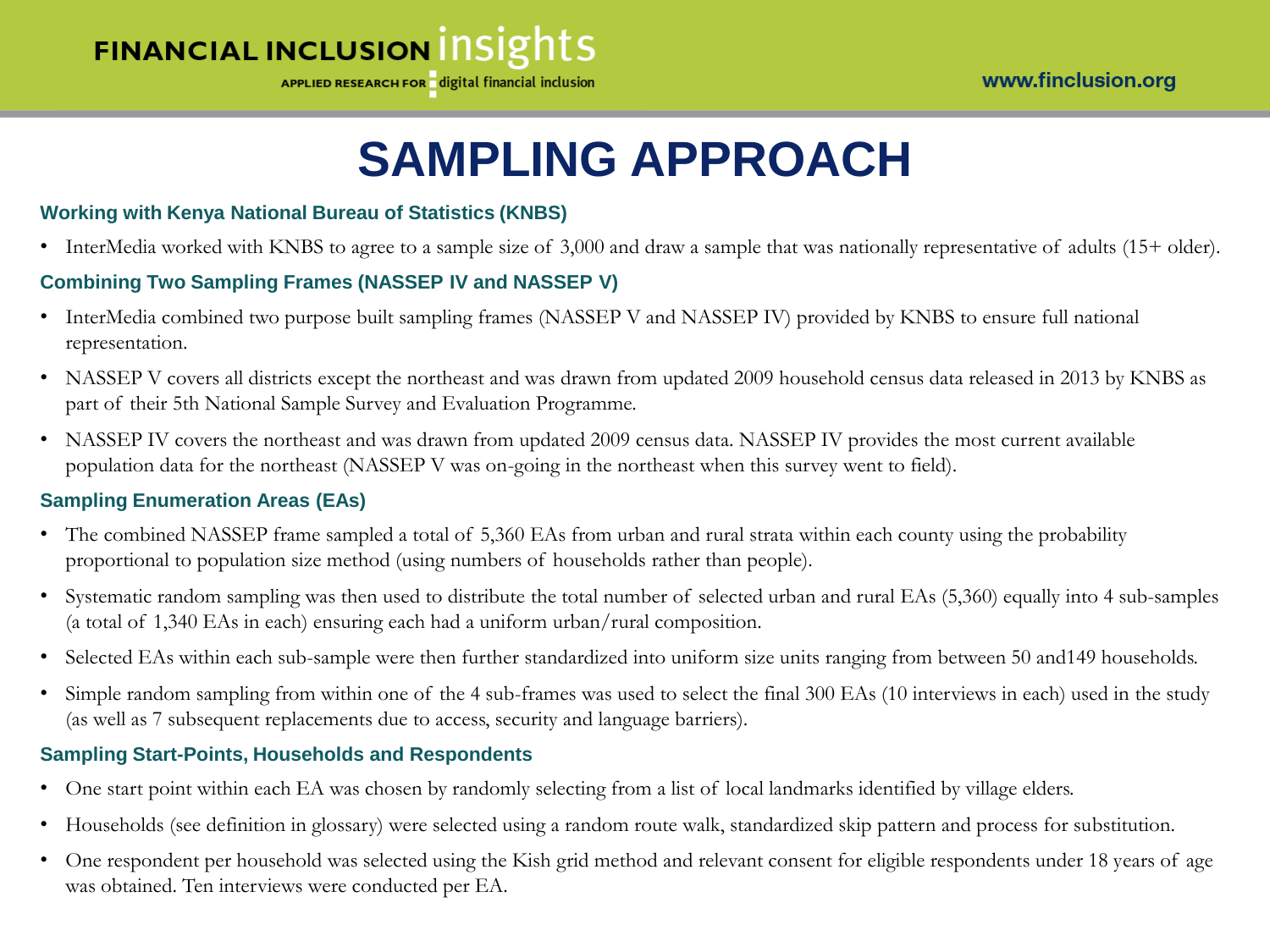APPLIED RESEARCH FOR digital financial inclusion

## **GLOSSARY OF TERMS**

- **Active account holder** An individual who has a registered DFS account and has used it in the last 90 days.
- **Active user** An individual who has used any DFS for any type of transaction in the past 90 days via his/her own account or somebody else's account.
- **Agent** A person or business contracted by a DFS provider to provide services to DFS customers using their own bank or mobile money account.
- **Banked** An individual with a registered account at a formal financial institution. For this particular study, banked are all individuals with their own bank accounts.
- **Basic literacy**  The ability of an individual to read and understand a short, simple statement with no or minimal help from another person.
- **Basic numeracy**  The ability to apply simple mathematical concepts. In the survey, basic numeracy refers to the ability of an individual to correctly answer at least two out of three simple arithmetic questions.
- **Below the Poverty Line**  Adults living on less than \$2.50 per day, as classified by the Grameen Progress Out of Poverty Index.
- **DFS Access** Adults who either own a digital financial services account or have access to someone else's account.
- **Digital financial services (DFS)** Financial services that are provided through an electronic platform (mobile phones, electronic cards, the internet, etc.). **For this particular study, digital financial services include bank services and mobile money services**.
- **Digital stored-value account**  An account in which funds or monetary value are represented in a digital electronic format and can be retrieved/transferred by the owner of the account remotely, without him/her physically present at a branch of a financial institution providing the account. For this particular study, DSVAs include a bank card (debit or credit) and a mobile money account.
- **Dormant registered users**  Adults who own a registered bank or mobile money account but have never used the account after the registration.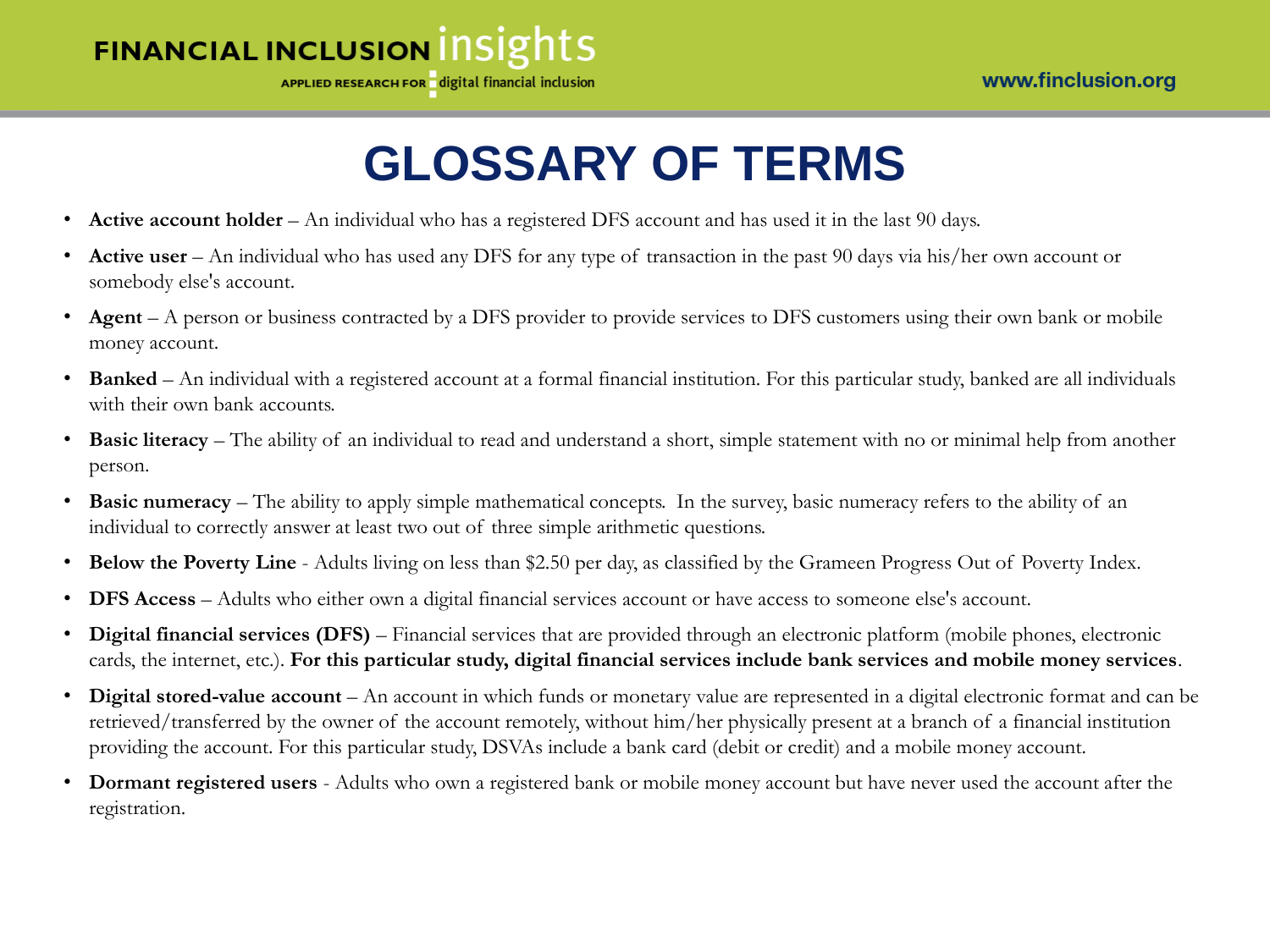

## **GLOSSARY OF TERMS (CONT.)**

- **Financial inclusion** A state in which all people who are able to use them have access to a full suite of quality financial services, provided at affordable prices, in a convenient manner, and with dignity for the clients. (CFI)
- **Financially included**  An adult who owns or has access to digital financial services.
- **Grameen Progress out of Poverty Index (PPI)**  A poverty measurement tool from the Grameen Foundation wherein a set of country-specific questions are used to compute the likelihood that a household is living below the poverty line.
- **Households** All those who satisfy at least two of the following three conditions: (1) share the same food pot, (2) share the same roof or (3) have a common decision maker.
- **Interoperability** The ability of users of different digital financial services (e.g., Safaricom M-PESA and Airtel Money) to transact directly with each other without the use of intermediary organizations.
- **KSH/KES currency**  Kenyan shilling, the official currency of Kenya.
- Lapsed registered/non-registered user An individual who has used a DFS on own or somebody else's account, but has not done so in the last 90 days.
- **Mobile money (MM)** A service in which a mobile phone is used to access financial services.
- **Value-added services** DFS transactions that go beyond simple deposits, withdrawals, or money transfers.
- **Unbanked** Individuals without a registered bank account.
- Urban/rural Urban and rural persons are defined according to their residence in urban or rural areas as prescribed by the national bureau of statistics.